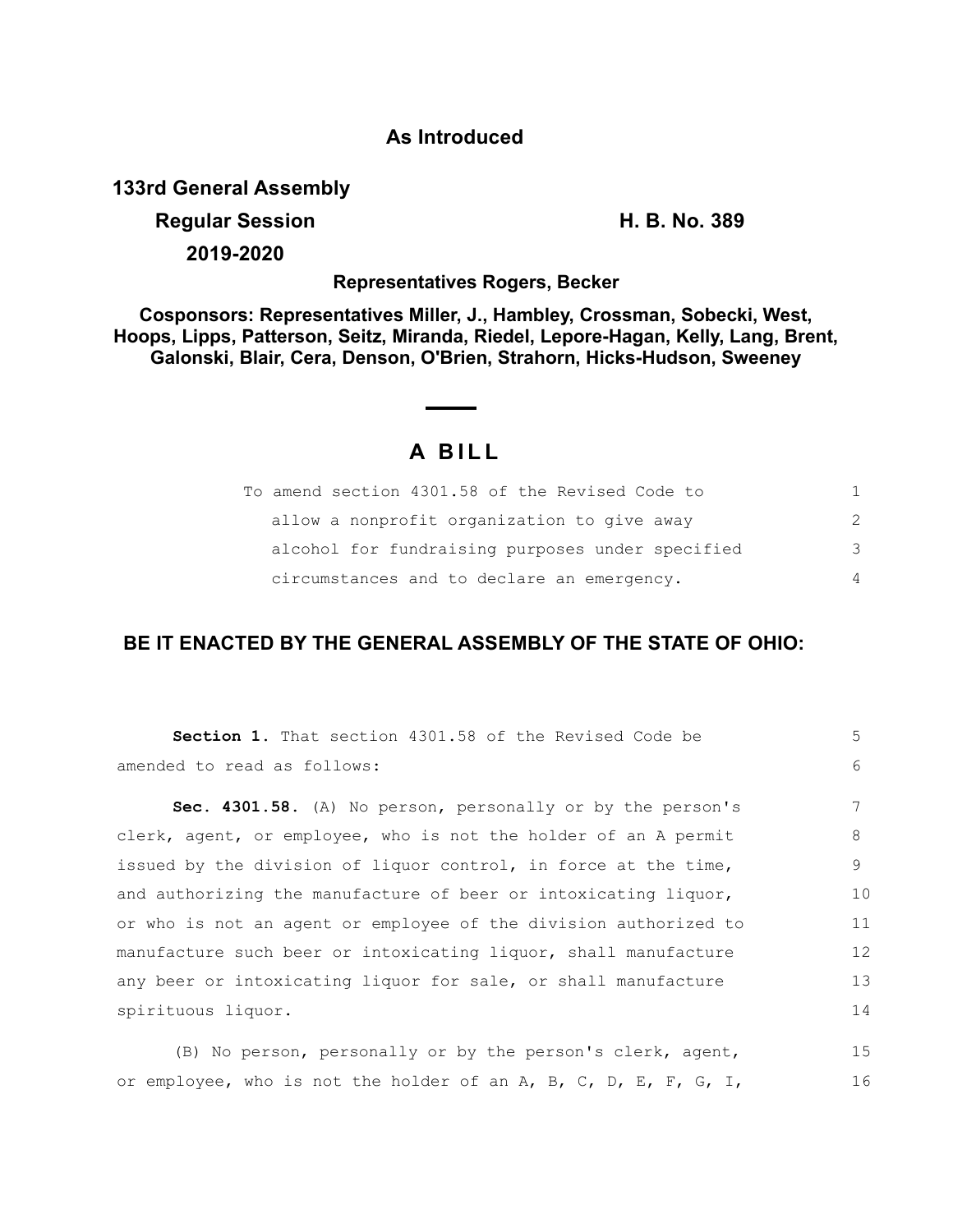or S permit issued by the division, in force at the time, and authorizing the sale of beer, intoxicating liquor, or alcohol, or who is not an agent or employee of the division or the tax commissioner authorized to sell such beer, intoxicating liquor, or alcohol, shall sell, keep, or possess beer, intoxicating liquor, or alcohol for sale to any persons other than those authorized by Chapters 4301. and 4303. of the Revised Code to purchase any beer or intoxicating liquor, or sell any alcohol at retail. This division does not apply to or affect the sale or possession for sale of any low-alcohol beverage. 17 18 19 20 21 22 23 24 25 26

(C) No person, personally or by the person's clerk, agent, or employee, who is the holder of a permit issued by the division, shall sell, keep, or possess for sale any intoxicating liquor not purchased from the division or from the holder of a permit issued by the division authorizing the sale of such intoxicating liquor unless the same has been purchased with the special consent of the division. The division shall revoke the permit of any person convicted of a violation of division (C) of this section. 27 28 29 30 31 32 33 34 35

 (D)(1) Division (B) of this section does not apply to or affect either of the following:

 (a) The sale or possession for sale of any low-alcohol beverage; 38 39

 (b) A nonprofit organization that gives beer or intoxicating liquor as a prize to a participant of a fund raising event for the nonprofit organization, including a raffle, provided that both of the following apply: 40 41 42 43

 (i) At the time of the fund-raising event, the nonprofit organization does not hold a valid permit under Chapter 4303. of 44 45

36 37